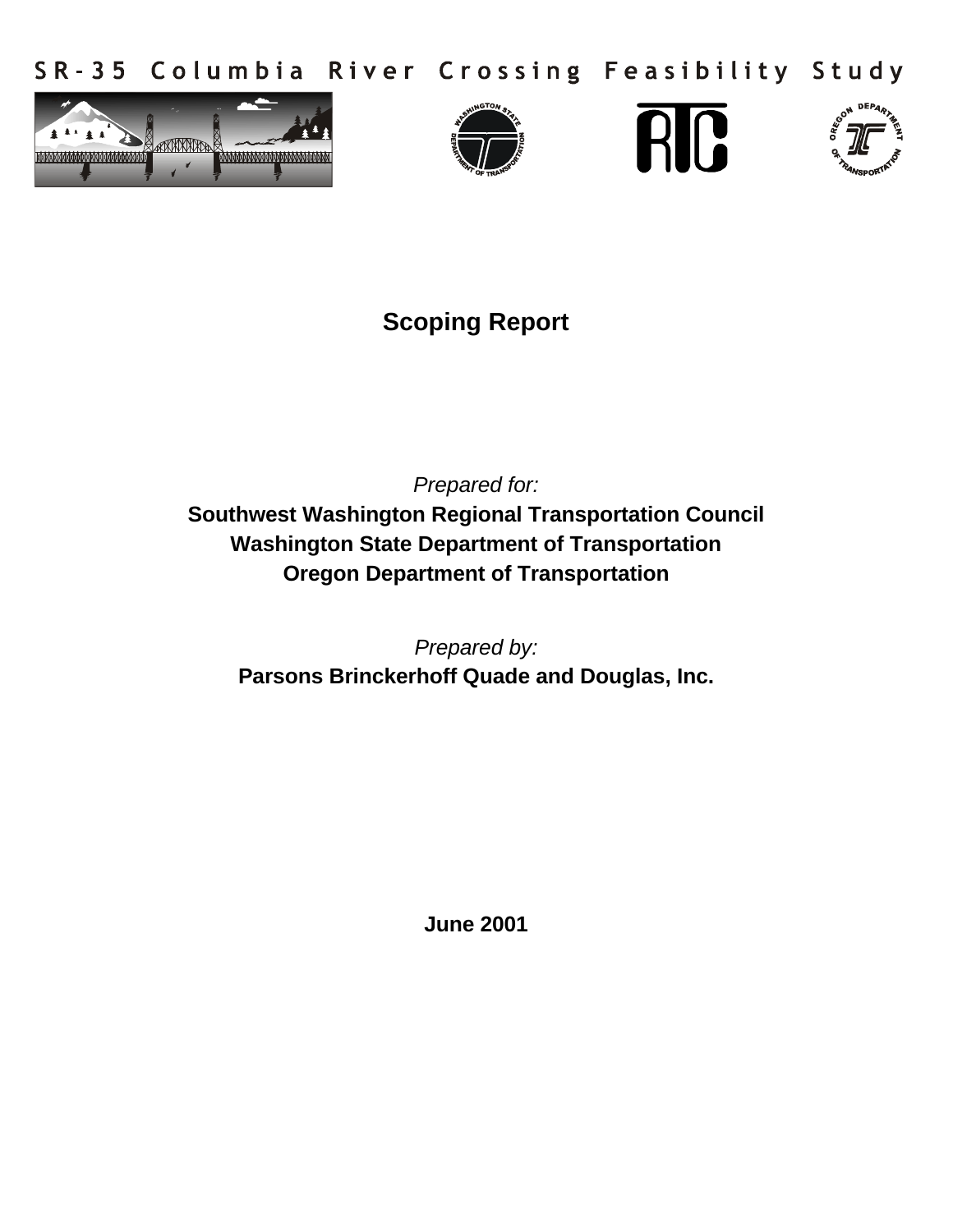# **Table of Contents**

| $\mathsf{A}$ .         |  |
|------------------------|--|
| $\mathbf{B}$ .         |  |
| II.                    |  |
| $\mathsf{A}$ .         |  |
| $\bf{B}$ .             |  |
| $\mathcal{C}$ .        |  |
| D.                     |  |
|                        |  |
|                        |  |
| III.<br>$\mathsf{A}$ . |  |
| $\bf{B}$ .             |  |
| $\mathcal{C}$ .        |  |
| D.                     |  |
| IV.                    |  |
| $\mathsf{A}$ .         |  |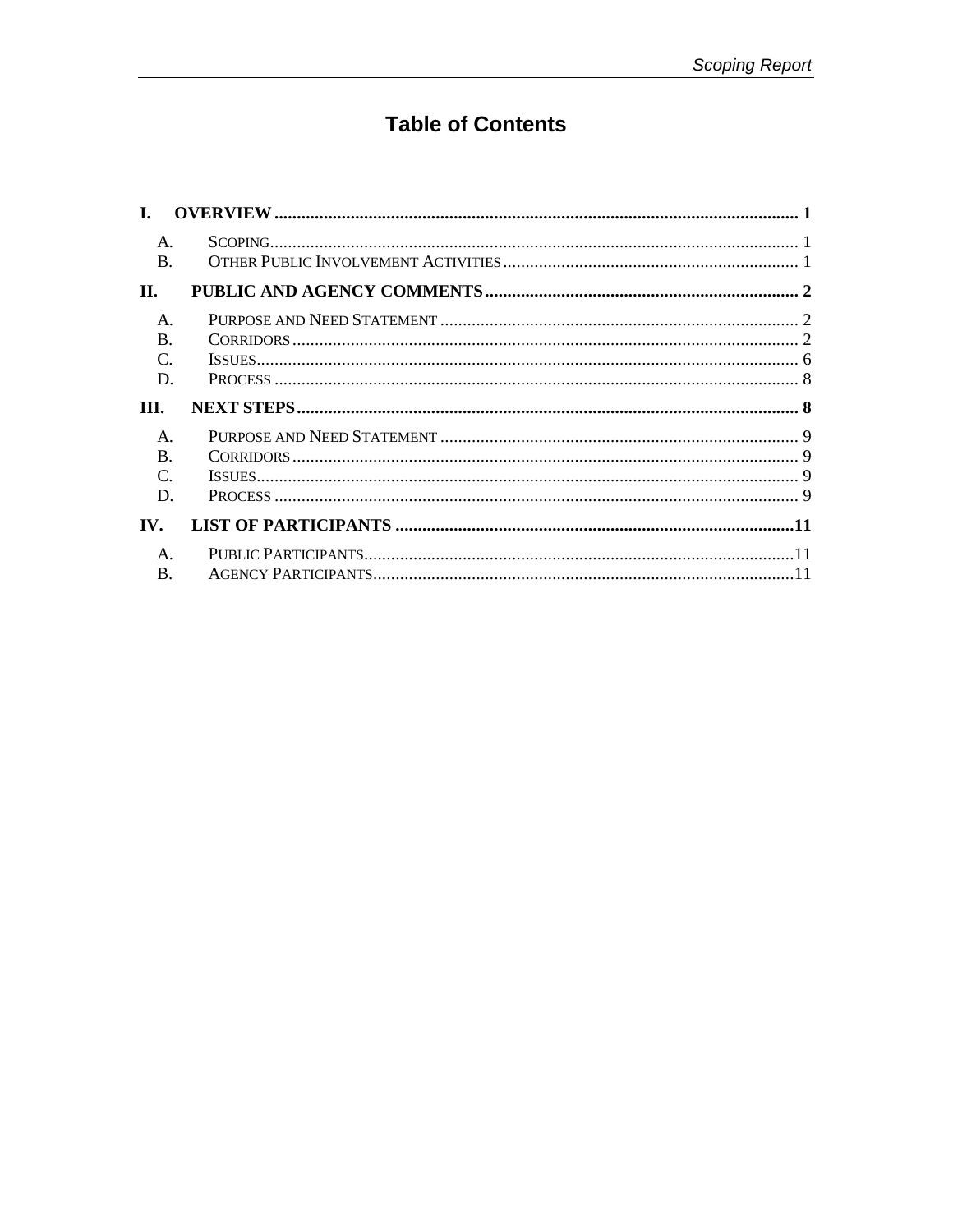# **I. Overview**

# **A. Scoping**

Scoping is a process to gain input from the public and interested agencies on the extent of issues and impacts to be addressed in the Environmental Impact Statement (EIS). An EIS for the proposed SR-35 Columbia River Crossing project will be prepared in compliance with the requirements of the National Environmental Policy Act (NEPA).

Scoping for the SR-35 Columbia River Crossing Feasibility Study (Study) was held from February 27 through March 30, 2001. Activities consisted of two public scoping meetings, information sharing on a project Internet web site, and comment period to submit comments via telephone, email, and written correspondence.

To advertise the scoping meeting, a Notice of Intent to prepare an Environmental Impact Statement was published in the Federal Register on February 27, 2001. Scoping notices were also published in the *Hood River News* and White Salmon *Enterprise* newspapers during the week of March 5, 2001, announcing the environmental process and public scoping meetings. Press releases were submitted to other newspapers including: The Dalles *Chronicle*, Goldendale *Sentinel*, Skamania County *Pioneer*, Vancouver *Columbian*, *Oregonian*, and *Business Journal*. Notices were also posted at the tollbooth on the Hood River Bridge.

The first public scoping meeting was held March 8, 2001 at the Oregon Department of Transportation office in Troutdale, Oregon, for natural resource and environmental regulatory agency representatives. Thirteen agency representatives attended the meeting.

The second public scoping meeting was held March 8, 2001 at *Fidel's at the Gorge* in Bingen, Washington. Approximately 60 participants from the public attended the scoping meeting. The meeting was arranged as an open house forum to facilitate one-on-one interaction between project staff and the public.

## **B. Other Public Involvement Activities**

The Southwest Washington Regional Transportation (RTC) maintains an Internet web site dedicated to this project in which the public can submit comments via email. The RTC web site is expected to be open throughout the project until a final decision has been made.

In addition to the public scoping meetings and Internet web site, an ongoing public involvement program has been initiated to gather comments prior to the scoping period. In October 2000, a round of public meetings and stakeholder interviews were conducted to provide an understanding of the project and receive input regarding issues to be studied, crossing areas ("corridors"), locations and facilities ("alternatives").

Three advisory committees have been formed to advise the project team: a Resource/Regulatory Committee (RRC), comprised of representatives of state and federal agencies which will be reviewing alternatives analyses, documents, and permit applications pertinent to agency regulations; a Local Advisory Committee (LAC) made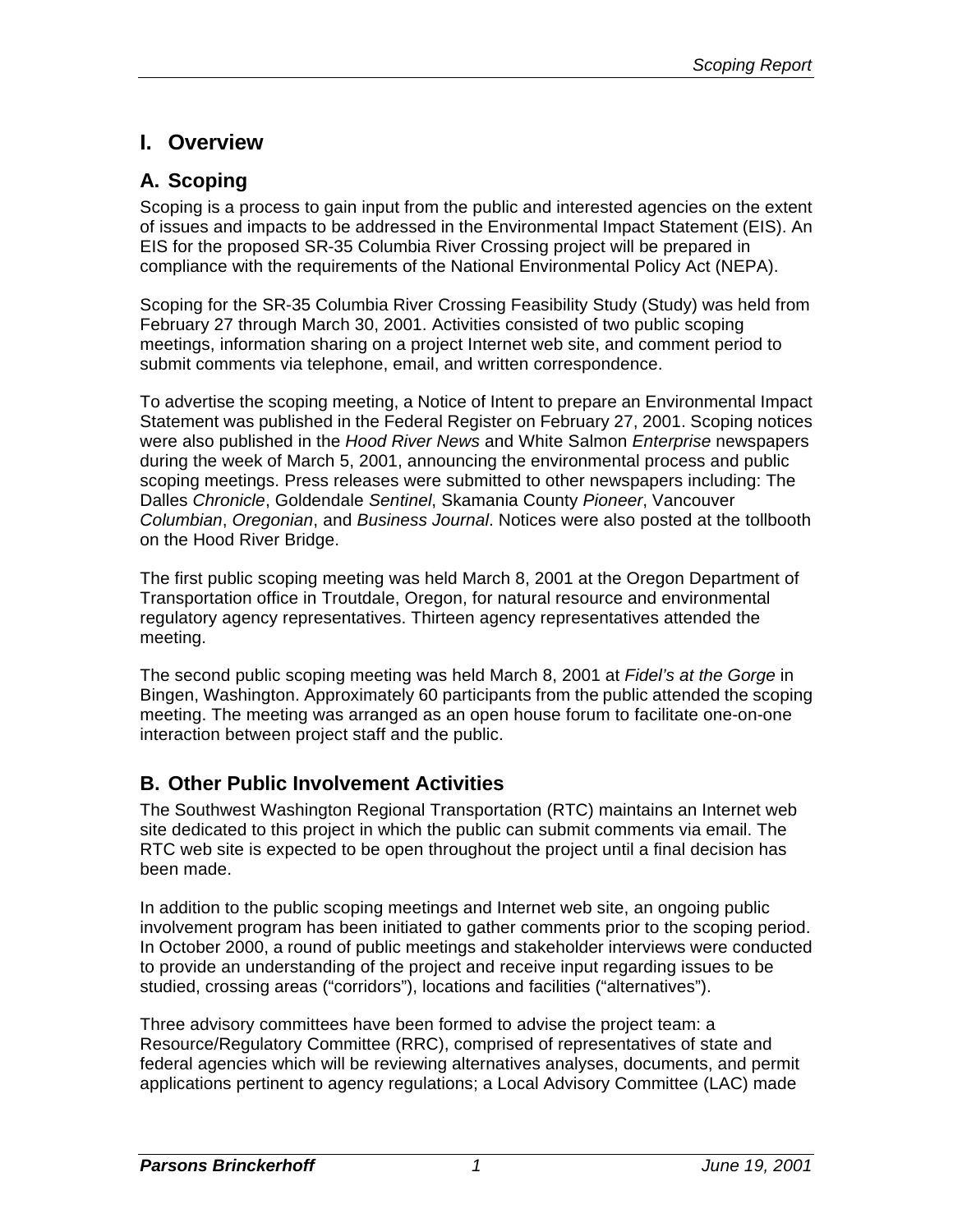up of area residents, and business owners; and a Steering Committee which includes local elected and appointed officials and senior agency staff.

Interviews were conducted with individuals representing relevant governmental agencies, businesses, and community and civic organizations that would be interested in the project (stakeholders). Thirty-five stakeholders representing twenty-eight different agencies and organizations were interviewed.

A project Management Team comprised of lead RTC, Oregon Department of Transportation (ODOT), Washington State Department of Transportation (WSDOT), and consultant staff meet regularly to oversee the project.

# **II. Public and Agency Comments**

During the scoping period, 77 written comments (letters and email) were received from individuals, groups, and agency representatives. After review, the content of the comments were categorized as pertaining to: the purpose of and need for the project, corridors, specific issues, and alternative evaluation process. A summary of the comments received during the scoping period is provided below.

# **A. Purpose and Need Statement**

Public support for the Study has been largely positive. Many cited that the existing bridge is unsafe and does not provide access to pedestrians and bicycles. Thus, a new or improved crossing would be beneficial to alternative modes of transportation.

Although most people are in support of the Study, several comments directly questioned the fundamental need for a new or improved crossing within the area. Those who question the need or oppose a new or improved crossing cited concerns for the costs that would be borne financially and environmentally.

Commenters generally recommended that the Study proceed with careful consideration of a full range of alternatives that take into account safety improvements, potential environmental impacts, and funding strategies, and potential impacts to the recreational uses and users of the area.

# **B. Corridors**

Six corridors were presented to the public at scoping meetings and through various media: West, City Center, Existing High, Existing Low, East A, and East B. All corridors received some form of support albeit some corridors were viewed more favorably than others. Similarly, each corridor had detractors with the exception of Existing Low, which had no voiced opposition.

All corridors were believed to impact the usability of the Columbia River for windpowered recreation (e.g., windsurfing, kite boarding). Particular opposition to the West and City Center Corridors was voiced for potential adverse impacts to these activities (use by and safety of users) and the associated revenue generated in local communities.

Due to the need to cross the Columbia River, all corridors were believed to have a potential impact to fisheries and habitat. Moreover, potential visual impacts were a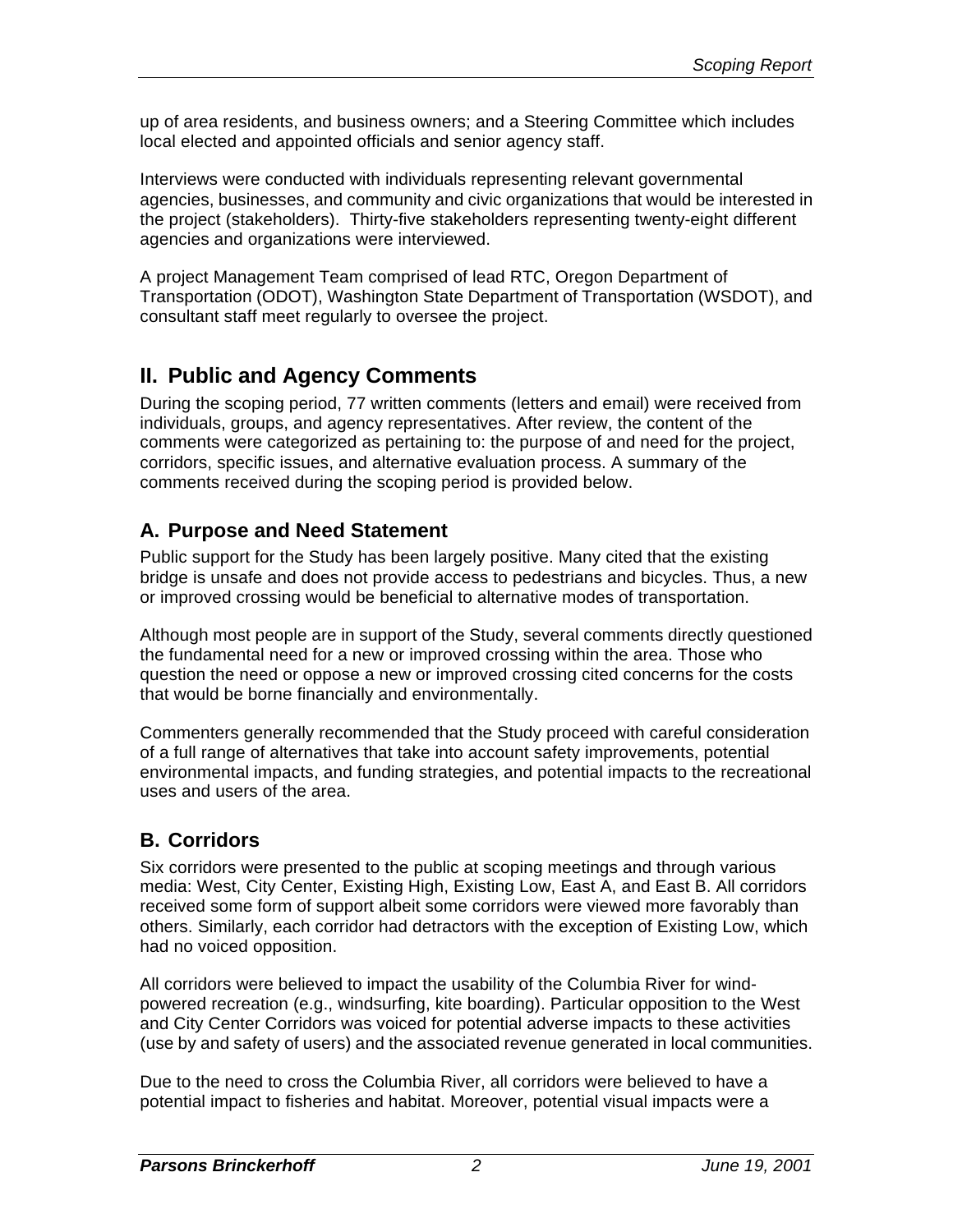concern due to the natural setting and Columbia River Gorge National Scenic Area designation.

Support for or opposition to particular corridors can be differentiated by people's expectations of each corridor's potential impacts to transportation, recreation, land use and development, local economies and the environment. The following summaries indicate strengths and weaknesses that the public identified for each corridor.

### *West Corridor*

The West Corridor had a few supporters; most people were opposed to further consideration of this corridor. Major issues were impacts to prime windsurfing areas, launch sites, and recreation generated revenue. A few positive comments for this corridor were received regarding a reduction in commuting distances to Portland and perceived disruption to already congested I-84 interchanges.

#### Traffic/Transportation

- **EXECT** Least disruption to current traffic patterns and congestion
- Reduces long commutes to Portland
- **Further away from White Salmon and Bingen**

#### Recreation: Use and Access

- Adverse impacts to windsurfing
- **Potentially eliminates or reduces use of Spring Creek Hatchery and Swell** City launch areas
- **•** Potentially improves access to downriver sites

#### Economy

- Adverse impact to tourism
- **Adverse impacts to recreation based economies**

#### Design/Engineering

**High costs associated with elevation on the Oregon side** 

Visual

**Adverse impacts to natural surroundings and scenic values** 

### *City Center Corridor*

The City Corridor also had a few supporters. Major issues were impacts to prime windsurfing areas, launch sites, and recreation generated revenue. A few positive comments for this corridor were received regarding a reduction in commuting distances to Portland and providing a direction connection between I-84 and Washington State Highway 141.

Traffic/Transportation

- **Most direct connection between I-84 and State Highway 141**
- Adverse impacts to traffic and congestion
- Reduces long commutes to Portland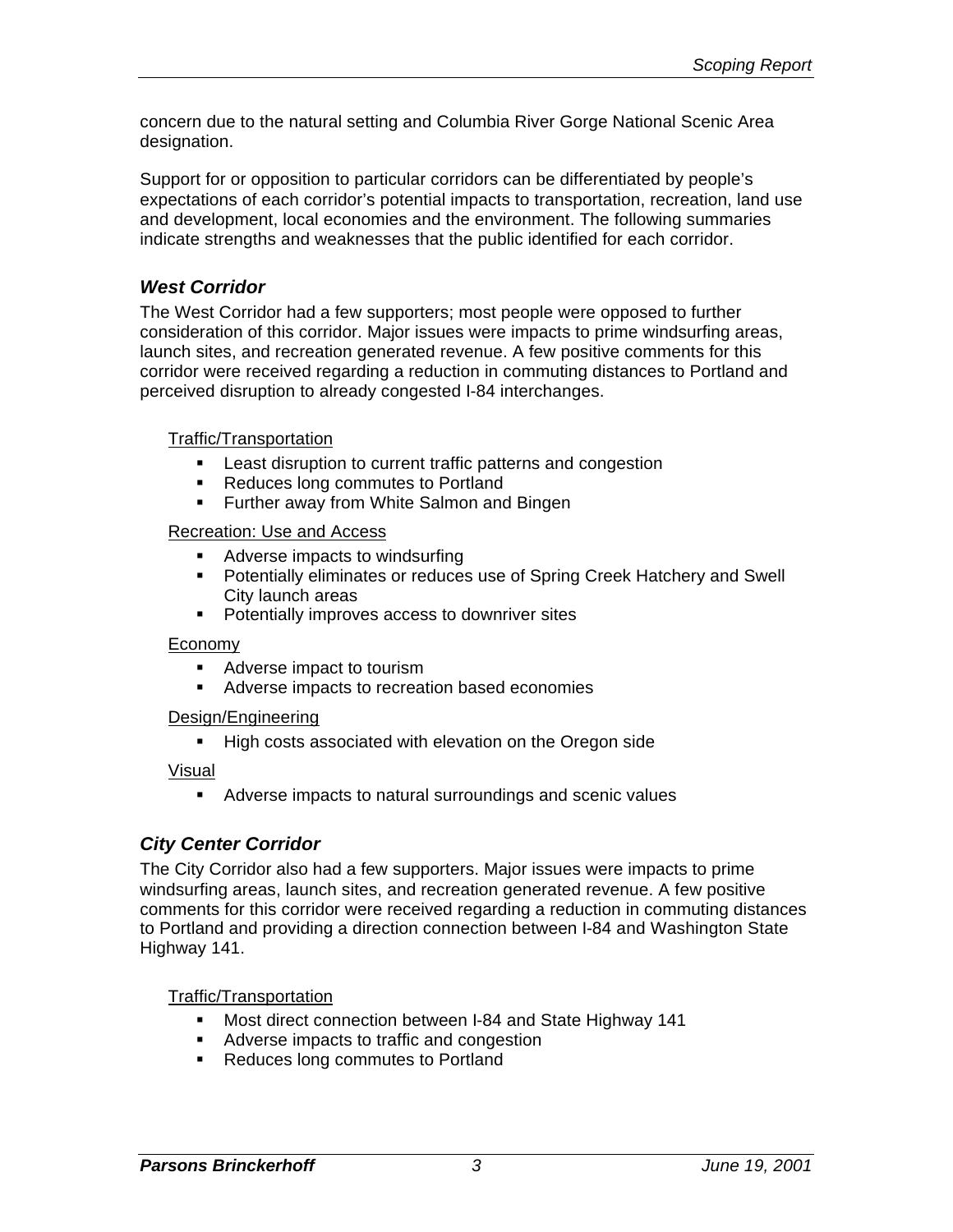#### Recreation and Access

- Adverse impacts to windsurfing
- **•** Directly impacts a launch site

#### Land Use/Development

- **Bypasses existing commercial development at existing bridge while** encouraging similar, duplicative development at new location
- Reduces waterfront property and public open space

#### Economy

- **•** Adverse impacts to the event center recreation use and associated businesses
- Adverse impacts to tourism
- **EXEC** Adverse impacts to recreation based economies

#### **Environmental**

**EXECT** Less potential than other corridors to impact sensitive wildlife

#### Visual

- **Extends visual impacts**
- **Adverse impacts to natural surroundings and scenic values**

### *Existing High Corridor*

There was both general support for and against the Existing High Corridor. However, no specific issues were raised regarding this corridor, thus, it is not further detailed.

### *Existing Low Corridor*

Support for the Existing Low Corridor was generally positive. Many believed that this corridor is the most practical in terms of traveling patterns between Washington and Oregon communities, proximity to existing development, having the fewest impacts to water- and land-based recreation, and minimizing impacts to environmental and visual resources. Some concerns were raised about adding to already congested areas.

#### Traffic/Transportation

- **Best for traveling convenience between Washington and Oregon**
- **Nost practical for traffic flow reasons**
- Adds to an already congested area
- **May not provide alternative route to alleviate construction impacts to traffic**

#### Recreation and Access

**Best corridor to minimize impacts to recreation** 

#### Land Use/Development

- **EXECOMMODATELY** Accommodates previous development of communities
- **EXECOMMODATES EXISTING I-84 exit and overpass**
- **Best corridor for reducing urban sprawl**

#### Economy

- Best corridor for economies of White Salmon and Hood River
- **Best corridor for reducing taxpayer cost**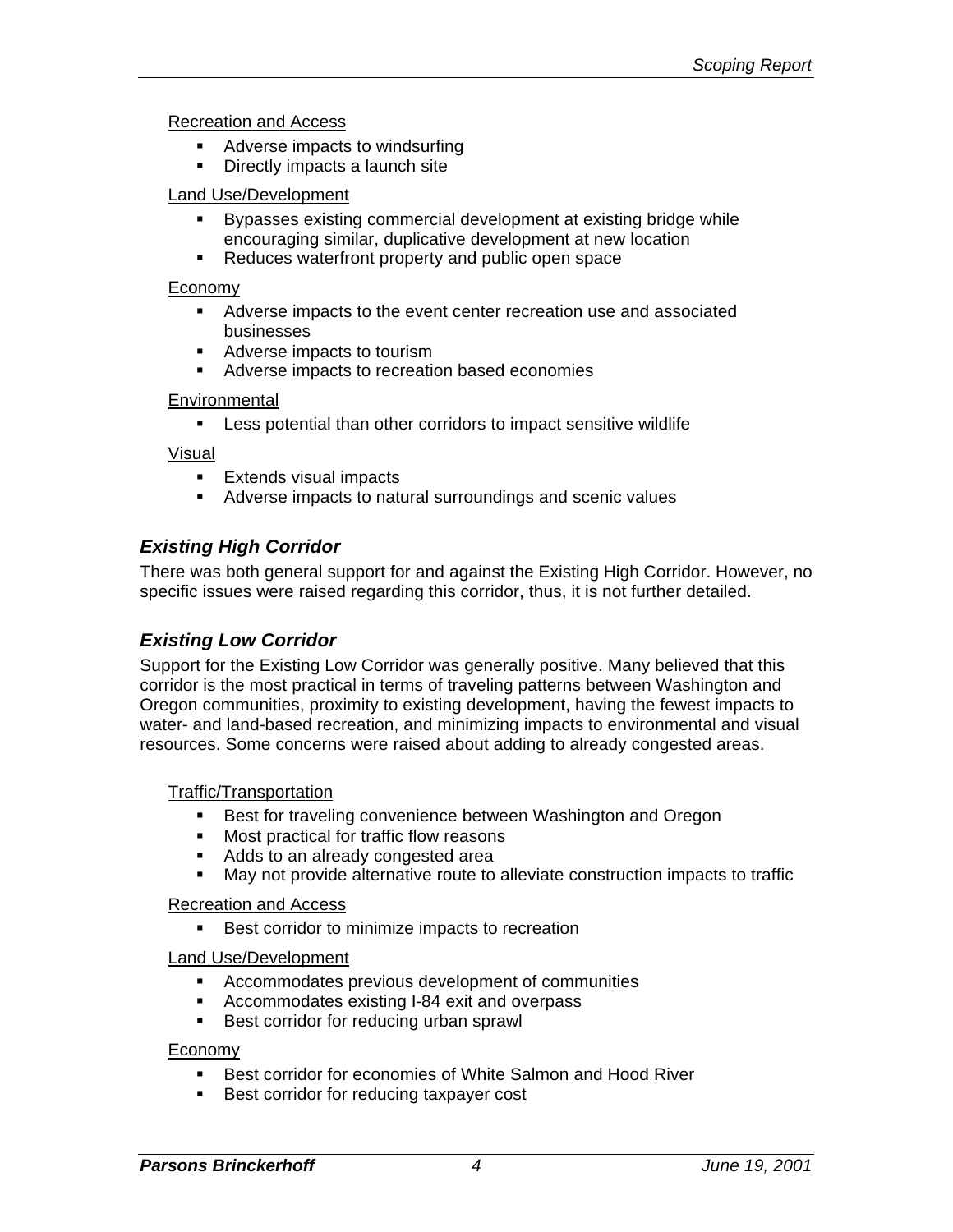**Most practical corridor for economic reasons** 

#### **Environmental**

- **Best corridor for minimizing environmental impacts**
- **Best corridor for minimizing impacts to cultural/historic resources**
- **EXECT:** Less potential than other corridors to impact sensitive wildlife

#### Visual

**KROPE Most practical corridor for supporting Columbia River Gorge National Scenic** Area provisions

#### *East A Corridor*

Support for the East A Corridor was mixed. Many commenters highlighted transportation, land use/development, and economic benefits associated with this corridor. Recreational use within this corridor, specifically that related to Bingen Pond, was a drawback.

#### Traffic/Transportation

- ß Better connection to SR 14, Bingen Point, and road to White Salmon
- Can keep existing bridge for pedestrian and bicycle use or for one-lane peak hour traffic relief
- **•** Provides direct access to Bingen
- **IMPROVES ACCESS to businesses and facilities near I-84 at exits 63 and 64**
- Has less impact to current traffic patterns
- Can continue to use existing bridge during construction
- Relieves congestion at existing I-84 exits
- Reduces congestion at OR 35 and downtown Hood River
- Less wind would affect traffic on a new bridge within this corridor

#### **Navigation**

- **•** Navigation channel could be spanned by high bridge without need for costly lift span
- Can provide good height for navigation

#### Recreation and Access

- Minimal impacts to windsurfing
- Reduces wind at Bingen sailing park
- **EXECT** Least impacting of all corridors to recreation and wildlife sites
- **KET Minimal impact on recreation sites in Oregon**
- **Adverse impacts to Bingen Pond and associated wetlands and bird habitat**
- **EXECT** Adverse impacts to various recreation associated with Bingen Park
- **Adverse impacts to Bingen launch areas**
- **Adverse impacts to only public access to Columbia River on Washington side**

#### Land Use/Development

- **Eliminates costly intersection modifications**
- ß Keeps traffic in industrial area in Washington
- No room for development, thus motorists would still use services at current locations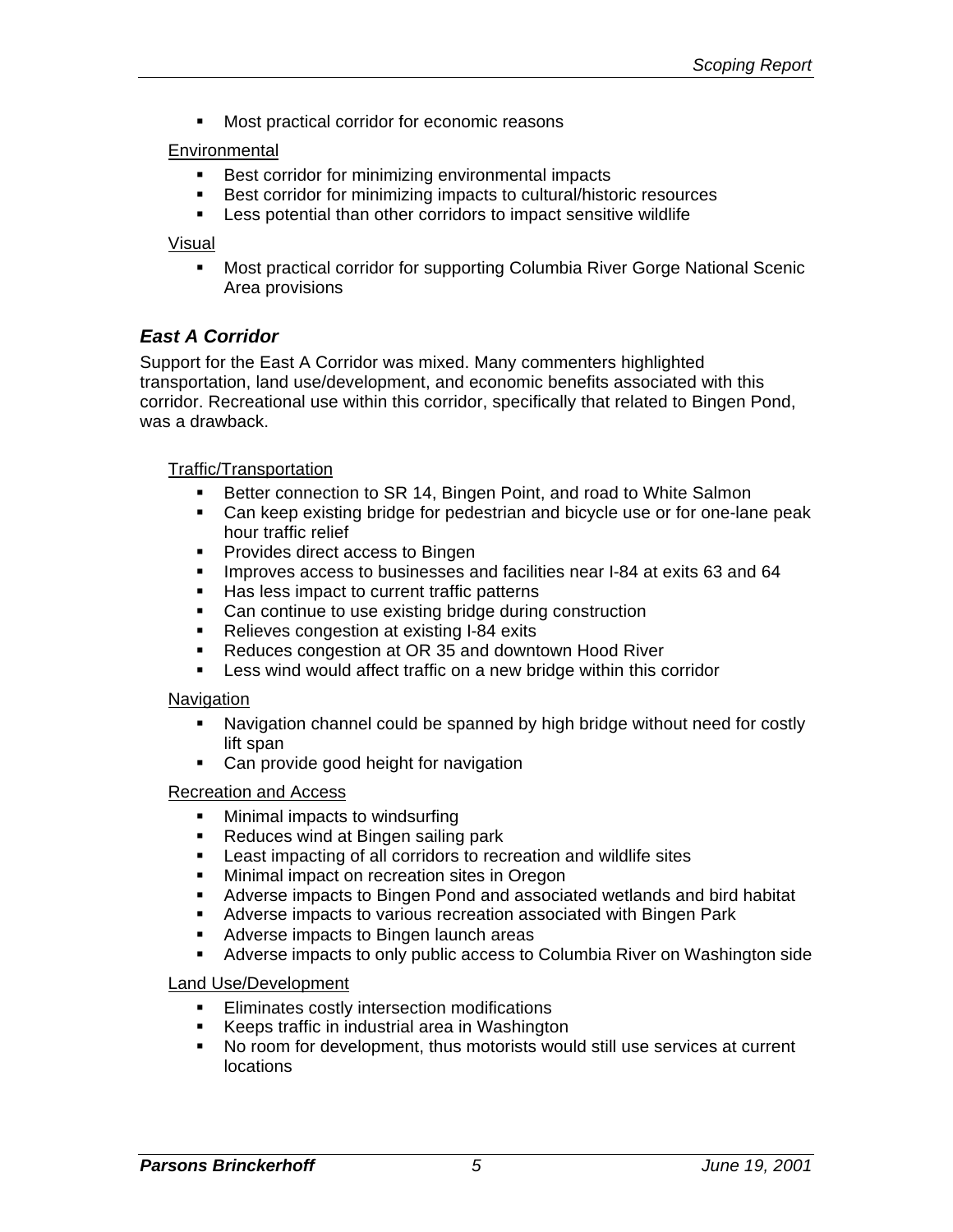### Economy

**• Positive impact to economic development in White Salmon and Bingen** 

### Design/Engineering

- Has the most narrow place to cross river
- Can avoid at-grade railroad crossing

### **Environmental**

**Native American treaty access (in lieu fishing) site, rest area and park could** be avoided with a high bridge

### Visual

**Few impacts to scenic values** 

## *East B Corridor*

The East B Corridor had few supporters. Major issues of concern were impacts to windsurfing areas, launch sites, and Bingen Park. Benefits of this corridor was the narrow river crossing in this location as well as minimal impact to existing local traffic in Hood River, White Salmon, and Bingen.

### Traffic/Transportation

- **Too far from Hood River and Bingen communities**
- **Has less impact to current local traffic**

### Recreation and Access

- **Few impacts to windsurfing**
- **Adverse impacts to windsurfing, specifically Bingen sailing park**
- **EXECT** Adverse impacts to various recreation associated with Bingen Park
- **Adverse impacts to Bingen Marina and associated birding and fish habitat**
- **Adverse impacts to Bingen launch areas**
- **Adverse impacts to only public access to Columbia River on Washington side**

### **Economy**

**EXELLES** cost associated with the facility to span the narrow part of the Columbia River

Visual

**Few impacts to scenic values** 

### *Other Corridor Comments*

Several comments were received questioning other potential corridors. These include considering a crossing between East A and East B and a crossing closer to Carson, Washington (approximately 20 miles west of White Salmon).

## **C. Issues**

Other issues were raised about the project in general rather than corresponding to a particular corridor. These issues are summarized below.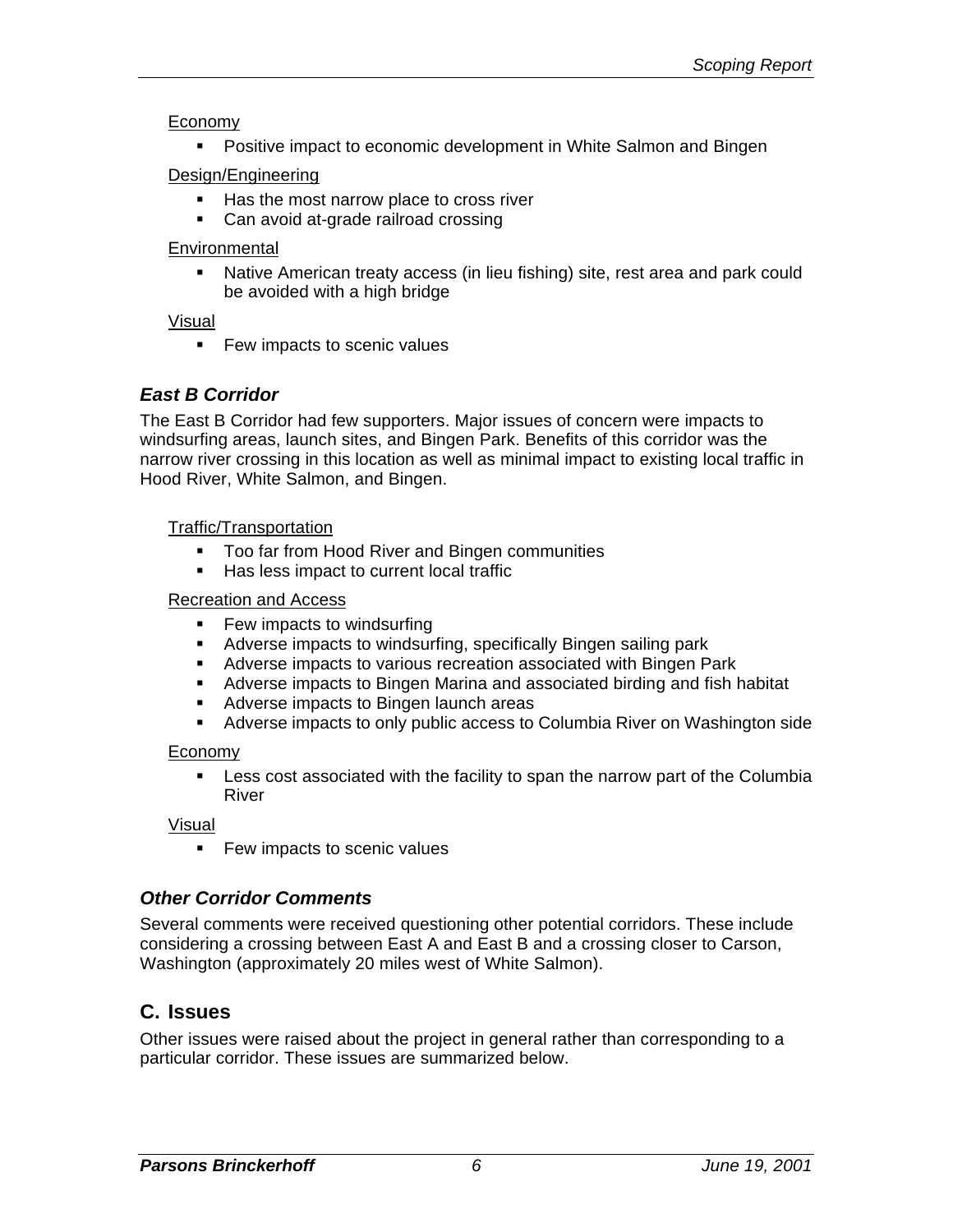### *Bicycle and Pedestrian Facilities*

Many commenters cited the lack of facilities for bicycles and pedestrians on the current bridge. There was general support in providing a means for these types of transportation in order to accommodate those who do not own a vehicle, those who choose to walk or bicycle, and those who recreate in the area. Several suggested using the existing bridge for bicycle and pedestrian use while building a new facility (e.g., bridge or tunnel) to accommodate motorized vehicles.

### *Environmental Concerns*

Comments were received from several public agencies to consider potential impacts to fisheries and fish habitat. These considerations should be included in the design of any new or modified structure that would be close to the Columbia River and create large shaded areas in the water, which would serve as refugia for predatory fish that prey on migrating juvenile salmonid fishes.

Impacts associated with construction, especially in-water work to place bridge piers, can be damaging and disruptive to migratory and resident salmonids. Siltation from in-water or shoreline work can also adversely affect fisheries resources. If an option that involves removing or demolishing the existing bridge, public agency representatives recommended that removal methods would have to accommodate the needs of fish and wildlife resources.

Long-term operation and maintenance of a new or improved crossing would also need to address storm water runoff that may affect water quality of the Columbia River and any associated wetlands.

Other environmental concerns addressed developing a design that is consistent with the natural surroundings if a new bridge is built. Any new bridge should have a style that minimizes impacts to the area's scenic values.

### *Facility Type*

Several comments voiced a preference on the type of new facility that could replace the existing bridge. Suggestions ranged from a high elevation bridge, a parallel bridge to the existing bridge, to a fixed span bridge, or a lift-span bridge (similar to the existing bridge). Some believed that a tunnel might have fewer impacts to the environment, but may limit access or be too costly.

Comments were also received about reducing the noise associated with the current bridge surface.

### *Safety*

Concerns about safety on the existing bridge were raised repeatedly. The existing bridge lanes are narrow and do not easily accommodate large vehicles or wide loads. Reports of several accidents and many "close calls" are frequently heard. A concern about the structural integrity of the bridge was also voiced.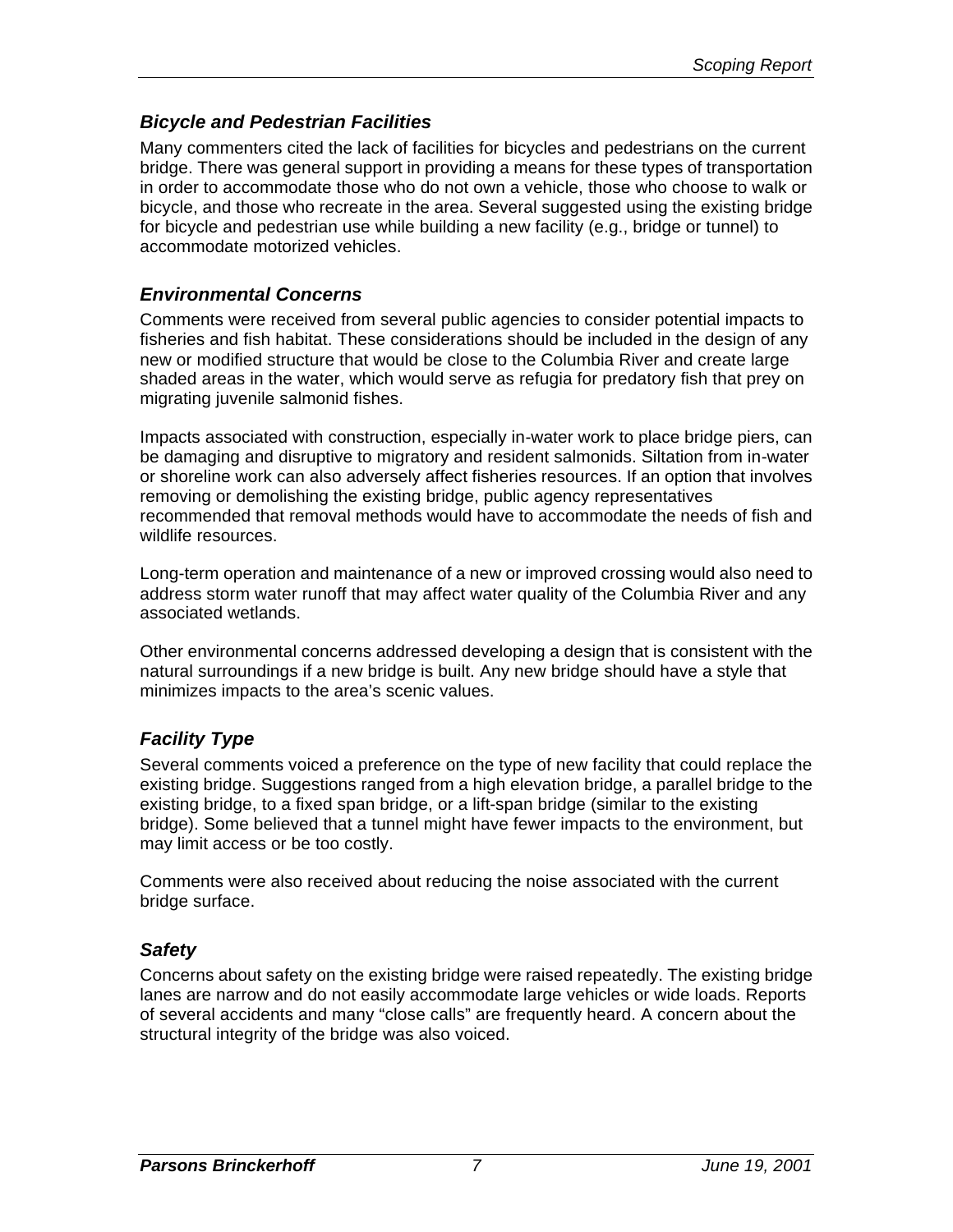## *Tolls*

Comments on bridge user tolls were mixed. Some people would like to see the toll eliminated, while others "have no quarrel" with paying a toll. Others prefer that if the toll remains, that the revenue be used to fund maintenance and improvements such as bicycle and pedestrian facilities.

Toll collection is also perceived by some to contribute to congestion. Suggestions were made to consider improved options that would lessen queuing at the tollbooth.

## *Traffic*

Congestion and delays are among traffic-related issues with the existing bridge. A few people stated that delays are frequent due to constant maintenance associated with the existing bridge. Delays are also common when traffic is limited to one lane to allow for wide loads. Congestion is also a concern to many when it backs up onto I-84. One suggested remedy was to build a new crossing and keep the existing bridge to handle excess traffic during peak hours or seasons.

# **D. Process**

A few comments addressed the process of developing a range of alternatives and considering the potential environmental consequences of the alternatives.

The US Environmental Protection Agency (EPA) provided guidance on the elements that should be included in the DEIS. These elements are: a purpose and need statement; actions to ensure the protection of listed species and their habitats; proposed bridge [or other facility if a new crossing is chosen] alignment and associated environmental consequences related to water quality and critical areas; and potential impacts to tribal areas of concern.

Agencies recommend that a broad range of alternatives should be developed. This range of alternatives should address all elements of multi-modal transportation options, complimentary uses of the existing bridge, a variety of routes or locations, and a no action alternative. EPA recommends that alternatives omitted from further consideration in the DEIS should be briefly reviewed in the DEIS as to the reasons for their dismissal. Comments from the public also voice agreement on evaluating alternatives that "truly make sense" rather than wasting resources on studying unreasonable alternatives.

The EPA, Washington Department of Fish and Wildlife, and Washington Department of Natural Resources indicated that the Columbia River provides important habitat to federally listed endangered and threatened species. Recommendations were made to carefully consider what design and construction techniques would be employed and how impacts to aquatic resources, wetlands, and riparian areas would be avoided, minimized, or compensated. Similarly, operation of a new or improved crossing should also consider impacts to water quality over the life of the crossing.

# **III. Next Steps**

Comments received during scoping will be incorporated into the project development and the EIS. The following sections describe how particular categories of comments will be incorporated throughout the project development stages.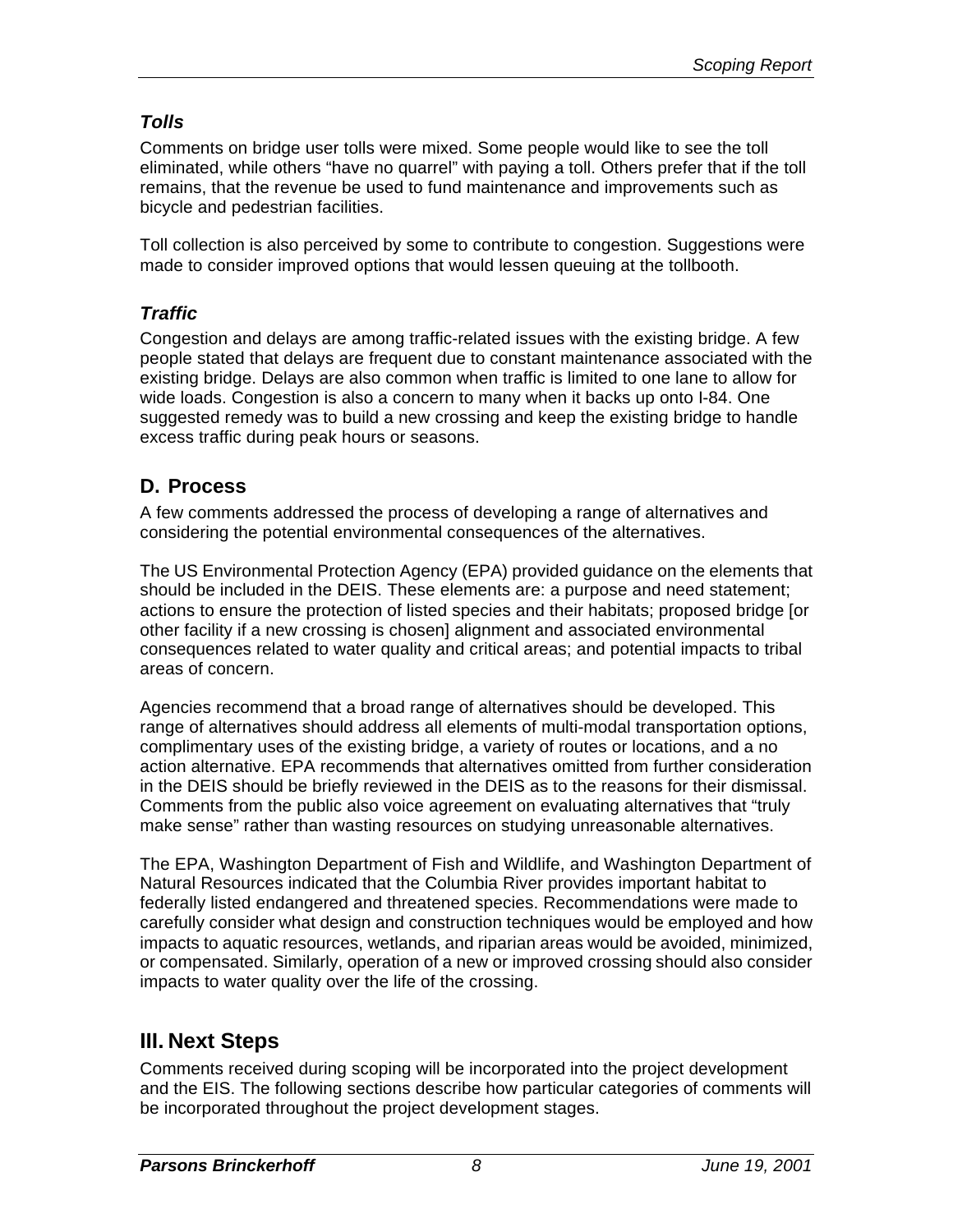# **A. Purpose and Need Statement**

A Purpose and Need Statement will be drafted early in the NEPA project development stages. Comments received during scoping will be incorporated into the draft Purpose and Need Statement. All advisory committees (LAC, SC and RRC) will have an opportunity to further review and comment on the Purpose and Need Statement before it is finalized. In addition, the federal and state agencies involved in formal environmental streamlining processes (Washington Merger and Oregon Collaborative Environmental Agreement) will review this Statement. The Purpose and Need Statement will be included in the draft and final EIS.

# **B. Corridors**

The range of corridors will be narrowed to begin the process of identifying reasonable and practicable alternatives (i.e., specific locations and facilities). The corridors will be screened based on public comments, consistency with the project purpose and need statement, baseline conditions, supplemental technical expertise, and resource reconnaissance.

# **C. Issues**

Issues raised during scoping as well as those identified through other public involvement activities will be incorporated into the project development. Issues such as bicycle and pedestrian facilities, environmental concern, facility type, safety, tolls and traffic will be addressed in the project purpose and need statement. These issues will be further considered as the project alternatives (specific locations and facilities) are developed and evaluated. A comprehensive environmental evaluation of alternatives will be completed and documented in an EIS. Further design and engineering analysis will also be conducted as part of the alternative development and evaluation.

# **D. Process**

Project development thus far has included the following activities: project coordination and study planning, identification of study corridors, and scoping. The next steps in project development involves generating a broad range of alternatives and defining criteria to select alternatives to be carried into the DEIS for further study.

In order to develop alternatives, the number of study corridors will be narrowed to those that meet the purpose of and need for the project as well as meet other project objectives including minimizing impacts to the environment. The alternatives will be specific locations and facilities identified within each of the promising corridors. Criteria will be developed to select which alternatives will be carried into the DEIS for further consideration.

The DEIS will then provide a more detailed description of the affected environment, potential environmental consequences associated with each alternative, and mitigation strategies to avoid, minimize, compensate, and monitor potential impacts. The DEIS will also briefly explain which corridors and alternatives were previously considered but omitted from detailed study.

Public input into the alternatives development, selection, and evaluation is ongoing throughout the project development process in various forums that include periodic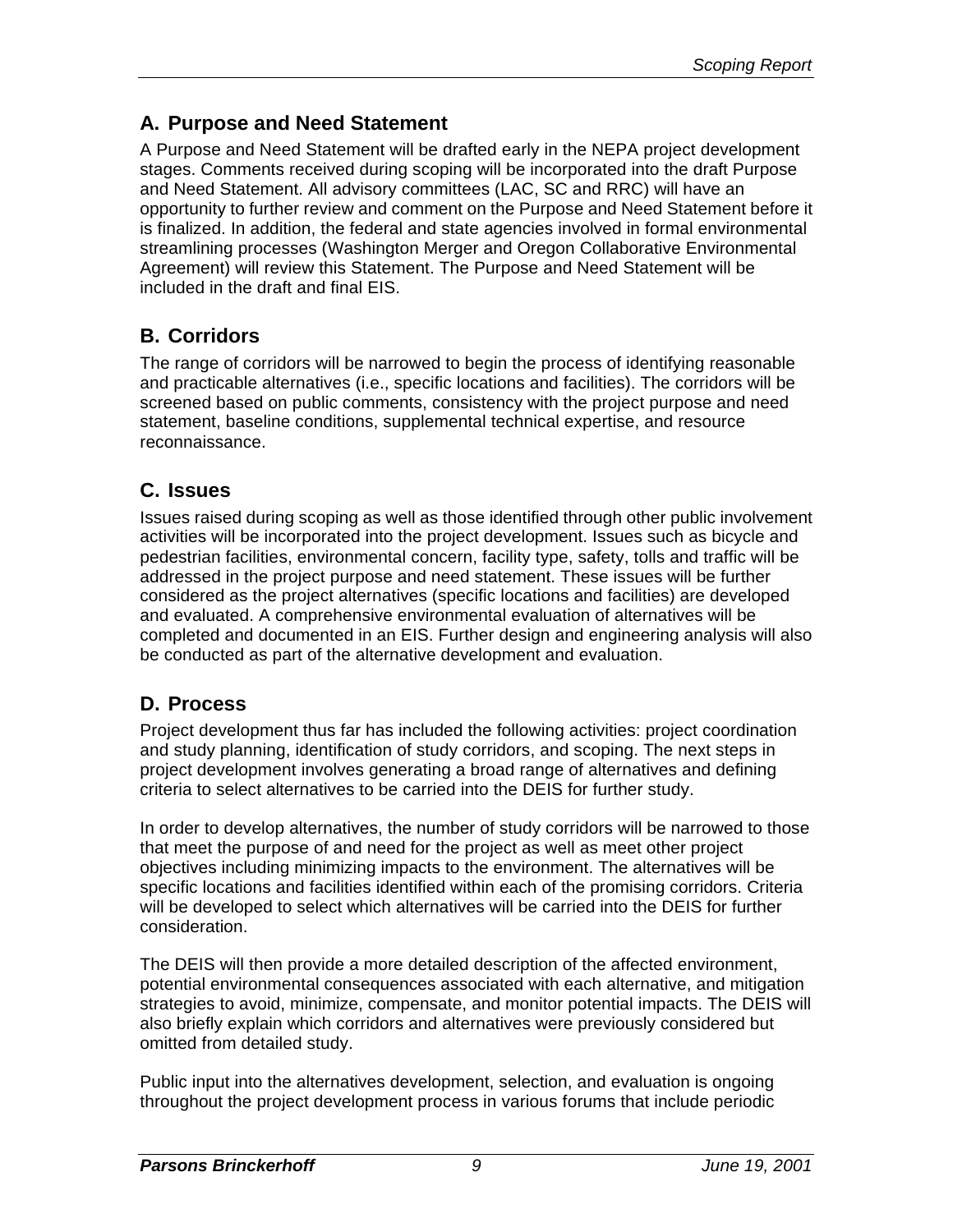advisory committee meetings, open houses, project Internet web site, and environmental streamlining meetings with selected agencies. Newsletters and the Internet web site provide project updates and information on upcoming meetings.